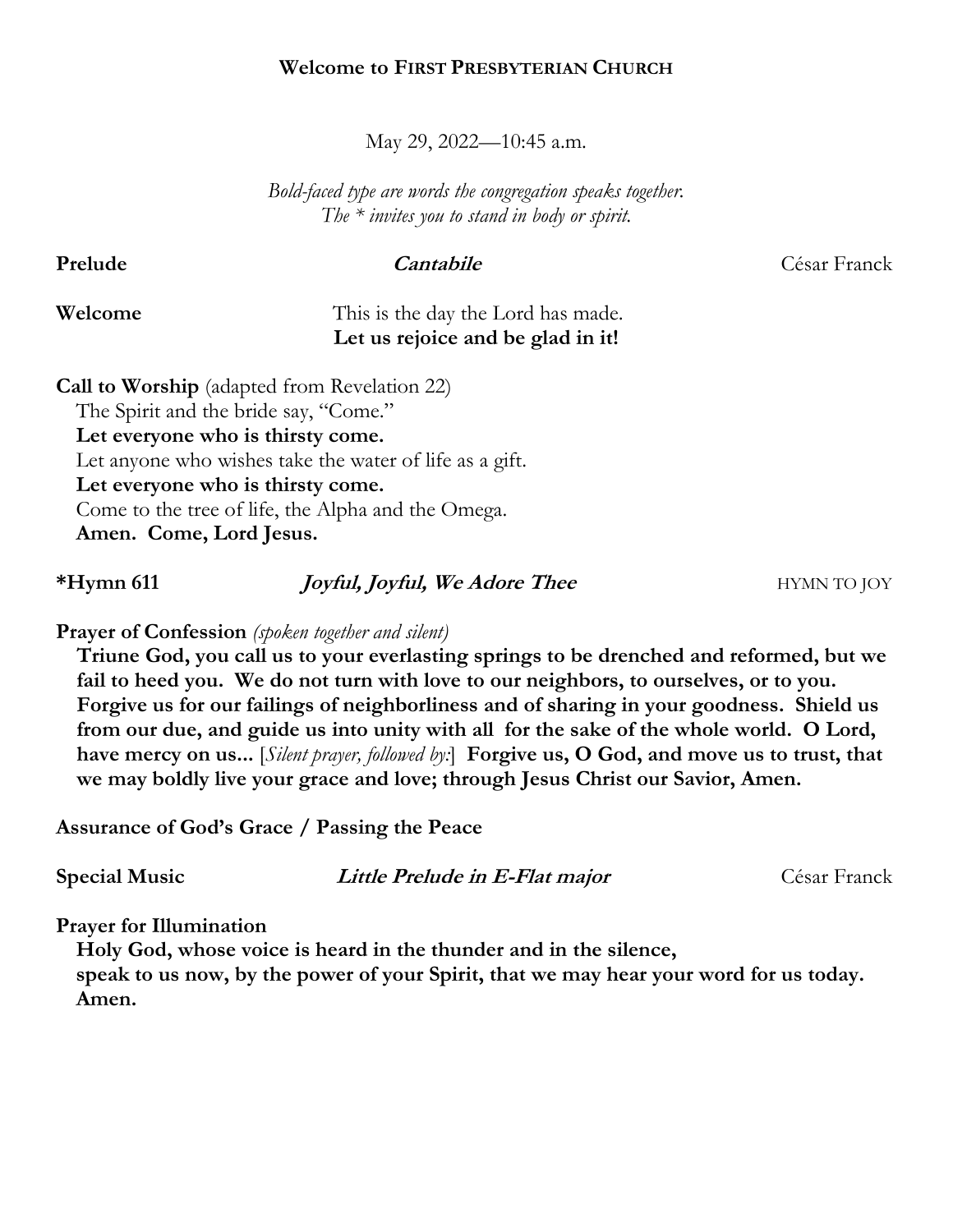# **Listen to the Word:**

# **John 17:20-26**

<sup>20"</sup>I ask not only on behalf of these, but also on behalf of those who will believe in me through their word, <sup>21</sup> that they may all be one. As you, Father, are in me and I am in you, may they also be in us, so that the world may believe that you have sent me. <sup>22</sup>The glory that you have given me I have given them, so that they may be one, as we are one,  $^{23}$ I in them and you in me, that they may become completely one, so that the world may know that you have sent me and have loved them even as you have loved me.

<sup>24"</sup>Father, I desire that those also, whom you have given me, may be with me where I am, to see my glory, which you have given me because you loved me before the foundation of the world. <sup>25</sup>Righteous Father, the world does not know you, but I know you; and these know that you have sent me. <sup>26</sup> I made your name known to them, and I will make it known, so that the love with which you have loved me may be in them, and I in them."

# **Reflection on the Word and Life**:

"The Marriage of Unity and Authenticity"

# **\*Hymn 372 O for a World** AZMON

**\*Affirmation of Faith** (excerpt from the Confession of 1967)

**The reconciling work of Jesus was the supreme crisis in the life of humanity. His cross and resurrection become personal crisis and present hope for all people when the gospel is proclaimed and believed. In this experience, the Spirit brings God's forgiveness to humanity, moves them to respond in faith, repentance, and obedience, and initiates the new life in Christ.** 

**The new life takes shape in a community in which all people know that God loves and accepts them in spite of what they are. They therefore accept themselves and love others, knowing that no one has any ground on which to stand, except God's grace.**

Purvis

# **Offertory** *Melody in Mauve* Richard

*You can make an online donation to the mission and ministry of FPC Boise at www.fpcboise.org/donate or by mailing cash or check to the church office.* 

**\*Doxology** OLD HUNDREDTH

**Praise God from whom all blessings flow; Praise God, all creatures here below; Praise God for all that love has done; Creator, Christ, and Spirit, One. Amen.**